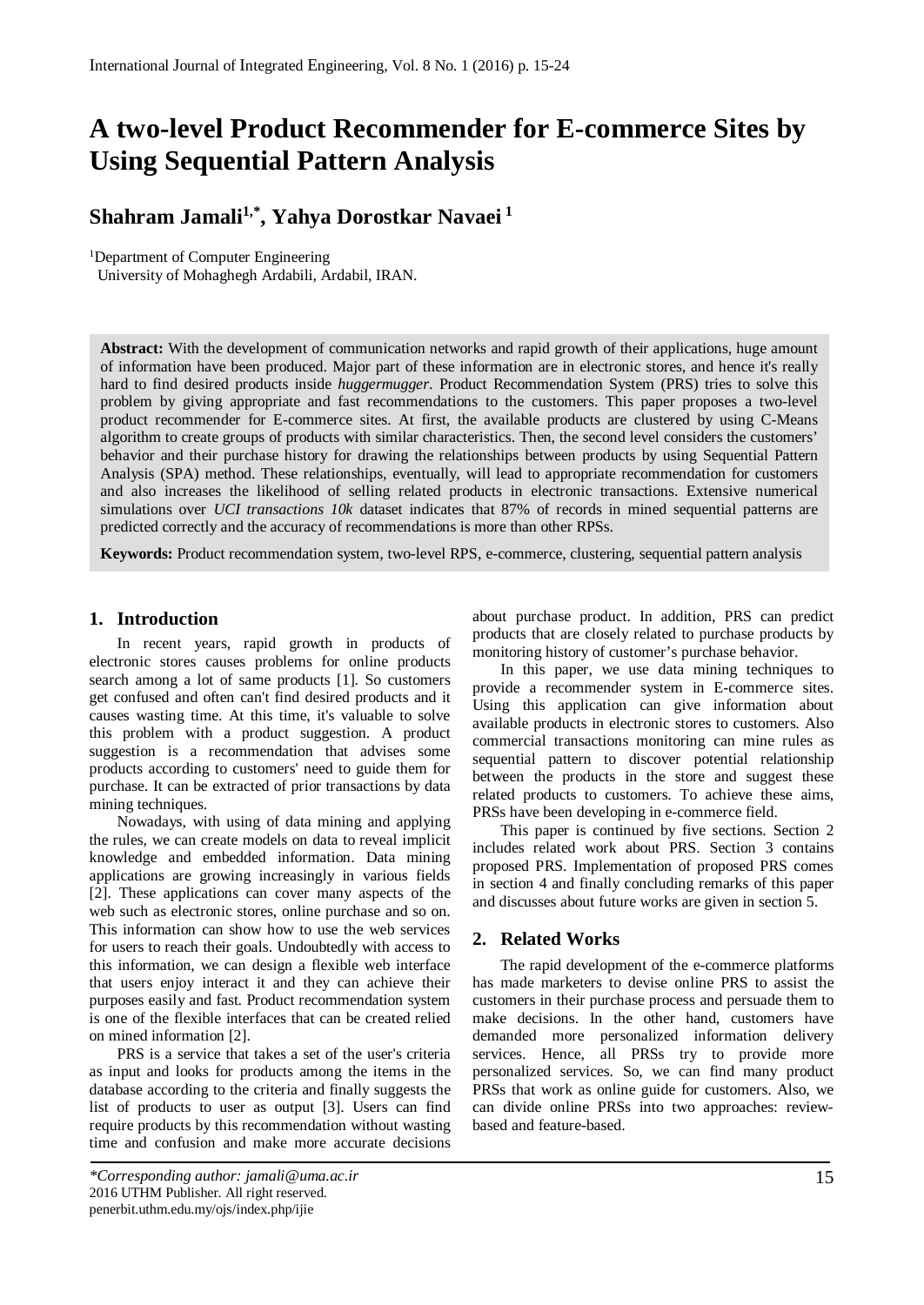Review-based approach focuses on other customers' opinion about a special product. This approach recommends items to a consumer based on other customers' purchase decisions that have similar preferences.

This approach is introduced as content-based technique [4] that recommends items similar to those had been bought by other customers. These kinds of PRSs have low quality recommendations [4], which is due to three major issues. First, these cannot provide recommendations unless multiple-item purchasing profiles for a number of consumers, or at least for the consumer currently using the system, are available. Second, preference estimates based on purchasing profiles are inaccurate when, as is often the case, these profiles contain products purchased as gifts for or on behalf of other consumers. Third, purchasing profiles are historical data, revealing past but not necessarily current preferences [4] for example a social recommendations system with combining similarity, trust and relationship that detects priority of the members through close friends and social network[3]. The basic idea of trust and reputation systems is to obtain a score for users. According to these results, other users can decide whether they are traded by a trusted user or not. [3]. Other PRS is proposed in [5] that it's a solution on personalized products recommendation based on user-contributed photos and corresponding textual descriptions from social media sites. Then the PRS recommends related products with these descriptions to user [5]. Other one based on clustering comments of user and reviews that related comments about products presented by reviewers and users are clustered [6].

Other PRS is presented based on associative classification method that, for the product recommendation issue builds an evolving system [7]. In this system first, customer required products data are gathered and transformed into proper phrase datasets. Then data mining procedure starts to search for a set of associated, frequently occurring phrase patterns (classifiers). Finally products related to extracted pattern are advised to customer [7]. Also other PRS is developed [8] that called HOPE, which integrates CF-based recommendation using implicit rating and SPA-based recommendation that calculates explicit rating for each user. Then it finds k neighbors that have similar rating for each target user.

Feature-based approach focuses on the features of products. This approach predicts matched products with customers' criteria for example a PRS with the dynamic templates [9]. Since users have different needs at different times, so behavior of the users during the lifecycle is considered and the related products in each period of lifecycle are recommended [9]. Also a PRS introduced a prototype of e-commerce portal called e-Zoco that contains hierarchically catalogue of products, a product selection service and a rule-based knowledge learning service. It recommends products to the users with knowledge about the existing relationships among the attributes that describes a given product category [10].

Another PRS based on redesign promotion strategy for ecommerce competitiveness through pricing and recommendation is presented [11] that discounts products and encourages customers to purchase them.

PRSs try to deal some challenges that faced involved such as demand variations, seasonal fluctuations, and stockless policy in inventory management and the risks such as lost sales, lost customers, low customer satisfaction associated with the same [12,15]. Absolutely, a PRS cannot solve all challenges but each PRS tries to improve some aspects of the problem.

In this paper we employ the feature-based approach and measure the relation between products to provide accurate recommendation to the customers.

# **3. Proposed Product Recommendation system**

In this section, we describe the clustering and SPA methods briefly and present their reasons and algorithms that are used in our research.

## **3.1 Preliminaries**

In this subsection, we explain C-means algorithm to classify products and Freespan algorithm to extract frequent patterns in following subsections.

## **3.2 C-Means algorithm**

Generally clustering be used to create groups of objects based on their features in such a way that the objects belonging to the same groups are similar and those belonging in different groups are dissimilar. Also we want to separate products by these types and create groups with similar features.

So we employ C-Means clustering algorithm to classify in products flexible clusters. These clusters can be achieved based on fuzzy logic and its variants have been proved to be competitive to conventional clustering algorithms. The advantage of this algorithm is that it doesn't consider sharp boundaries between the clusters, thus allowing each feature vector to belong to different clusters by a certain degree. The degree of membership of a feature vector to a cluster is usually considered as a function of its distance from the cluster centroid points.

It is based on minimization of the following objective function [13]:

$$
J_m = \sum_{i=1}^{N} \sum_{j=1}^{C} u_{ij}^{m} \|x_i - c_j\|^2, 1 \le m \le \infty
$$
 (1)

Where m is any real number greater than 1,  $u_{ii}$  is the degree of membership of  $x_i$  in the cluster j,  $x_i$  is the ith of d-dimensional measured data,  $c_i$  is the d-dimension center of the cluster, and  $\|\cdot\|$  is any norm expressing the similarity between any measured data and the center. Fuzzy partitioning is carried out through an iterative optimization of the objective function shown above, with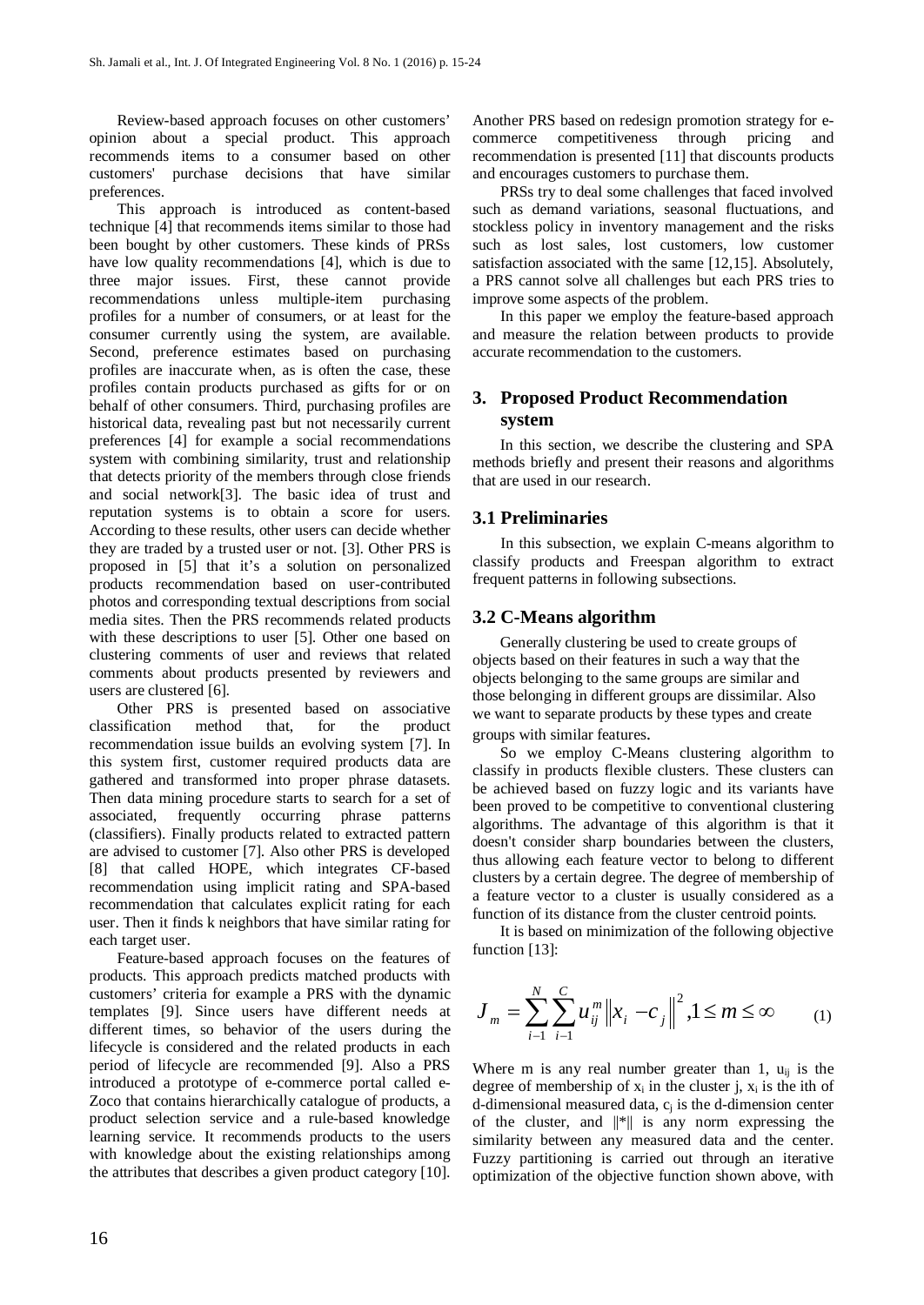the update of membership  $u_{ij}$  and the cluster centers  $c_i$  by [13]:

$$
u_{ij} = \frac{1}{\sum_{K=1}^{C} ||x_i - c_j|| / ||x_i - c_K||^{\frac{2}{m-1,\dots,c_j}}}
$$
  
= 
$$
\left[\frac{\sum_{i=1}^{N} u_{ij}^m x_i}{\sum_{i=1}^{N} u_{ij}^m}\right]
$$
 (2)

This iteration will stop when [13]:

$$
\max_{ij} \left\{ u_{ij}^{(k=1)} - u_{ij}^{(k)} \right\} < \xi \tag{3}
$$

Where  $\xi$  is a termination criterion between 0 and 1, whereas k is the iteration steps. This procedure converges to a local minimum or a saddle point of  $J_m[13]$ .

## **3.3 Freespan algorithm**

SPA [14] discovers subsequences that occur in a sequence database with frequency bigger than a userspecified threshold. The formal definition of SPA is presented as follows:

Given a set of sequences, where each sequence consists of a list of elements and each element consists of a set of items, and given a user-defined min\_support threshold, sequential pattern mining is to find all frequent subsequences, i.e., the subsequences whose occurrence frequency in the set of sequences is no less than min\_support [14].

Freespan mines sequential patterns by partitioning the search space and projecting the sequence subdatabases recursively based on the projected itemsets [14]. It calculates *min\_support* value for all items that appear in transactions. Items with the *min\_support* value less than the threshold are eliminated and remain considered as i-frequent itemsets that  $i=1,2,3,...$  . This algorithm makes a 2-dimension matrix that all items placed in both horizontal and vertical axis. Each element of matrix in intersection of two items includes pair *(i,j,k)*  that *i* denotes number of appearance first item before second one and *j* denotes number of appearance first item after second one and *k* denotes number of appearance two items together. Each of *i, j* is less than threshold will be eliminated. Finally rules with support more than threshold will be considered as sequential patterns.

The detailed presentation of the Freespan algorithm, the proof of its completeness and correctness, and the performance study of the algorithm are in [14].

#### **3.4 Proposed Framework and Algorithms**

Proposed PRS includes two levels of product recommendation that first level is recommended before

product purchase and other one after purchasing. This PRS initially recommends products that closed to customer's criteria to avoid wasting time. In second level it recommends associated products to purchased product to complete buying process and make the customer aware of potentially related products. Fig. 1 illustrates the overall framework of proposed PRS.

In this section, we describe the overall framework of proposed PRS. First, we collect products' data from electronic store. We separate the products according to their type. Then, these products are clustered based on their numerical attributes in three separate clusters of high, medium and low quality by C-means algorithm. The properties of products into clusters are very similar to each other. However, the products in separate clusters have different properties.

After clustering products, an important challenge that seems is adding new products to the system. In this paper, we have solved this problem by using decision tree classification method that will be presented in next section.

Next, the PRS tries to identify customers' requirements and criteria. In order that, we have used an online form in electronic store that takes information about product such as type, quality, price, brand, etc. Thus, this information is used to assign an appropriate cluster to the customer.

In next step, we collect information about history of customers' shopping behavior from the electronic store. This information is used to explore relations between products by Freespan algorithm of SPA method. Eventually, these relations and patterns will be provided as product recommendations to buy to customers. The relationships between the products will increase the likelihood of buying the products together.



Fig. 1 The overall framework of the proposed PRS.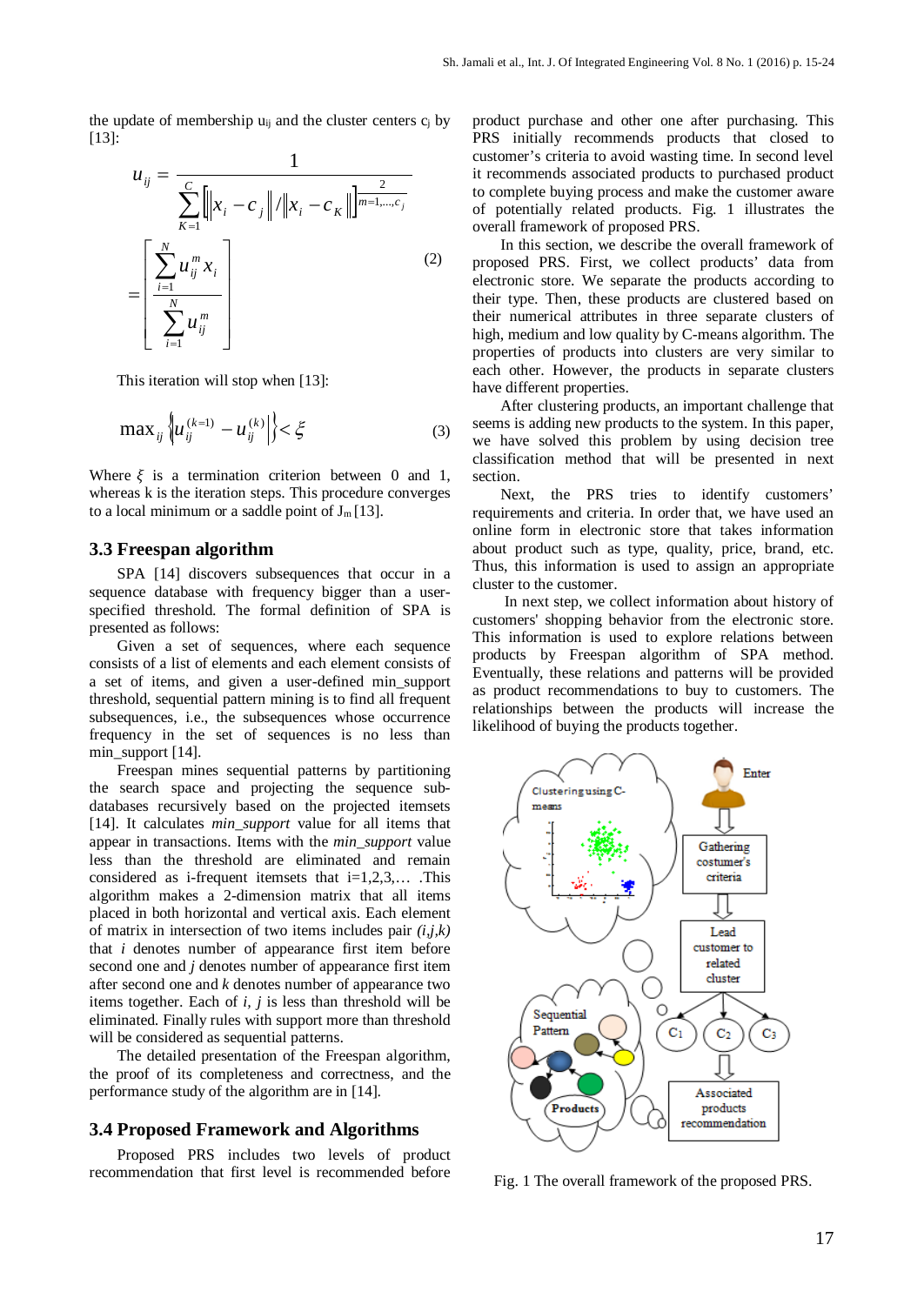## **4. Results and Discussion**

In this section, implementation and performance evaluation of proposed PRS are described as following.

#### **4.1 Implementation Issues**

As mentioned above, the proposed PRS has two levels. The first level clusters available products in electronic store and the second level draws the existing relations between products. This section describes how the clustering is performed by using C-Means algorithm and also how the relationships are extracted by using SPA method. Our implementation employs UCA transactions 10k dataset to examine the performance of the proposed PRS.

In following, we first bring the clustering details used in this research and discuss how the SPA is used for extracting potentially relation between products.

### **4.2 Clustering Implementation Details**

The proposed PRS initially recommends products that closely are related to customer's criteria and requirements to avoid wasting time.

For implementation this level, we cluster a type of the collected data from electronic store using C-means algorithm based on numerical attributes of products such as price and quality ratings. Considering that the quality rating is announced by company that creates the product, so reliable is. It's important to note that all products in ecommerce store must have price and quality rating but we can assume some products with difference attribute. In this case, we can use Principle Component Analysis (PCA) algorithm to reduce dimensionality of data and provide two relevant features in order to clustering these products. This algorithm finds a projection that captures the largest amount of variation in data and eigenvectors of the covariance matrix of data that define the new attributes.

After clustering products that are in a cluster have similar properties while products are in different clusters have different properties. It's a result of clustering. Table 1 shows a part of data about *cellphone* dataset that are available in Tebian electronic store. This table includes six fields, namely *product ID, product name, Price, quality range, price range, Type*.

In first step of C-means algorithm, scattering data of cell phone is showed in Fig. 2. After this step, C-means algorithm is applied on data. In this paper three clusters are considered, namely *Low quality*, *Middle quality* and *High quality*. In next step, three centroid points are selected for three clusters randomly that is showed in Fig. 3.

C-means algorithm changes place of centroid points according to mean of data. Algorithm repeats this replacement until there is no movement in centroid points. At this time each centroid has placed in correct point at mean of cluster. Fig. 4 illustrates final place of centroid points in each clusters that  $c_1$ ,  $c_2$ ,  $c_3$  are means of *Low quality*, *Middle quality* and *High quality* clusters, respectively.

Then each point is assigned to cluster based on  $u_{ii}$ membership degree that mentioned in (2). Each point with high membership is assigned to cluster with the nearest centroid. Finally clustering for data related to cell phone is shown in Fig. 5. Also table1 shows the distance of points to the centroid of the clusters according to membership function. The shortest distance causes to allocate each point to a cluster.

#### **4.3 The Proposed PRS Development**

Due to the increasing variety of products in the online store, recommendation system must be able to respond it. It means, the products that are added after clustering to online store should be placed in related clusters correctly else either product will be remained as no-clustered or clustering will be false, and provided recommendations will be incorrect.



Fig. 2 Scattering data of cell phone.



Fig. 3 Selection centroid points random.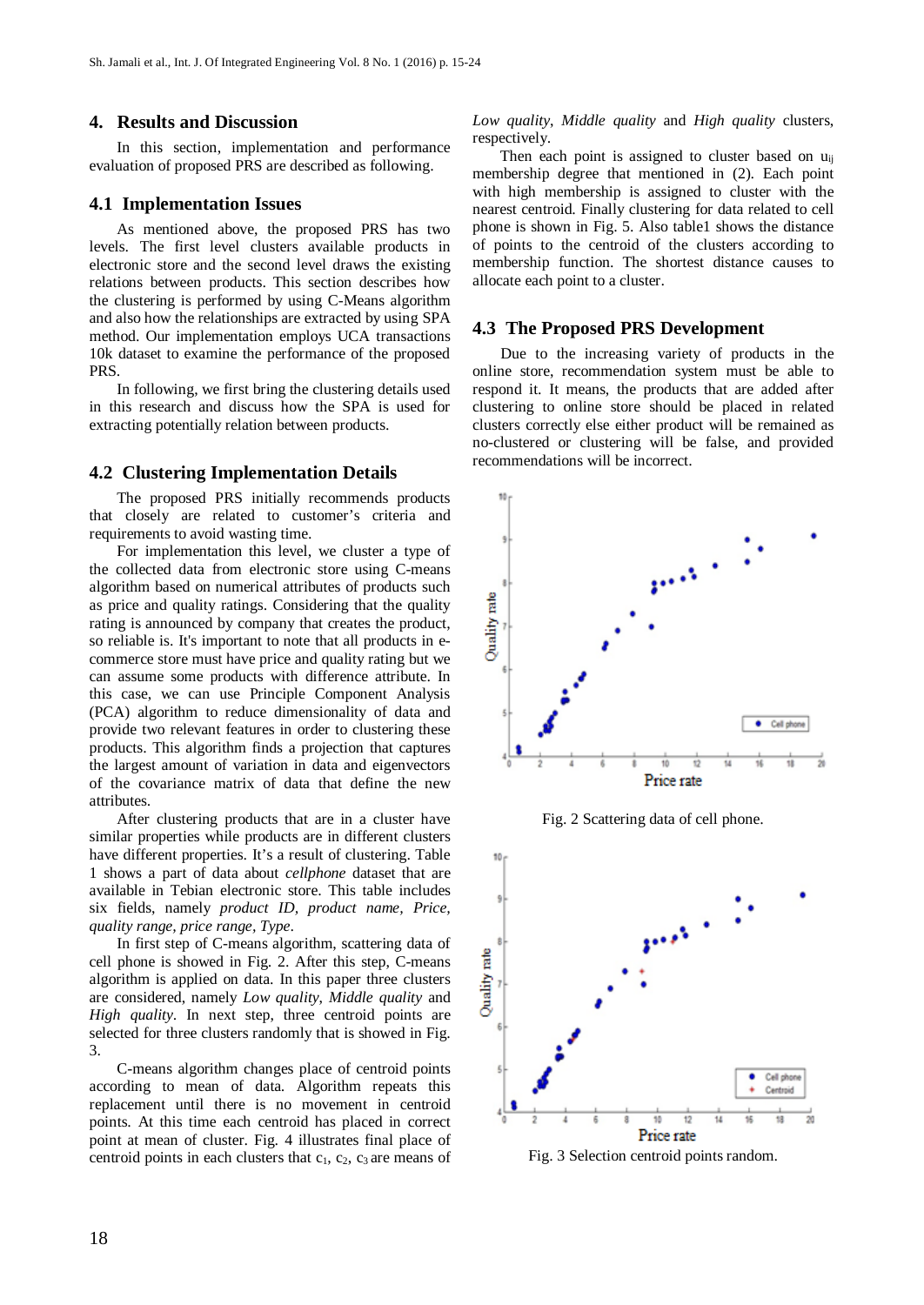

Fig. 4 Correct place of each centroid points.



Fig. 5 Clustering for data related to cellphone.

The new products can be added to the system in two ways.

- i. New type of products
- ii. Different type of available products

First way solves as clustering a new type of products and second one must be classified.

For classification we use Decision Tree approach. We should calculate the membership value of each product to the three clusters. Each of this membership values is higher; so the product is allocated to this cluster**.**

To do this, we will calculate the following relations [13]:

$$
A = \frac{1}{\left\| |x_i - c_1| / \|x_i - c_k\| \right\}^2}
$$
(4)

$$
B = \frac{1}{\left\| |x_i - c_2\| / \|x_i - c_k\| \right\}^2}
$$
(5)

$$
C = \frac{1}{\left\|x_i - c_3\right\| / \|x_i - c_k\|^2}
$$
 (6)

Where A, B, C are membership value of  $c_1$ ,  $c_2$ ,  $c_3$ , respectively. Above formulas are the modified form of equation (2) [10].

#### **4.4 Colleting Customer's Criteria**

After clustering products, it's time to collect customer's criteria and requirements. Actually customer's criteria are information about the required products that help us to assign closed cluster to customers.

In this paper, we prepare an online form that has certain options that customer can choose one of the available options between several options. The advantage of this form is to prevent the redundant and noisy information. This form contains three categories of information as following.

- *i. Type Information*: in this part, customer selects the type of required product.
- *ii. Cluster Information*: in this part, customer selects the quality and price of required product.
- *iii. Additional Information*: in this part, customer selects the brand and manufacturing date of required product.

Customers fill this form and give correct information about desired product, so PRS suggests related cluster to them.



Fig. 4 Decision tree for PRS development.

#### **4.5 SPA Implementation Details**

In this section we discover patterns and relations between clustered products by using SPA method. So, we use extracted transactions from standard dataset. In these transactions each product is shown by product identification number. These transactions are probed and Table 5 is gained as available items with their *support*. The *support of an item* is simply the relative frequency of occurrence of an itemset in the transaction set. The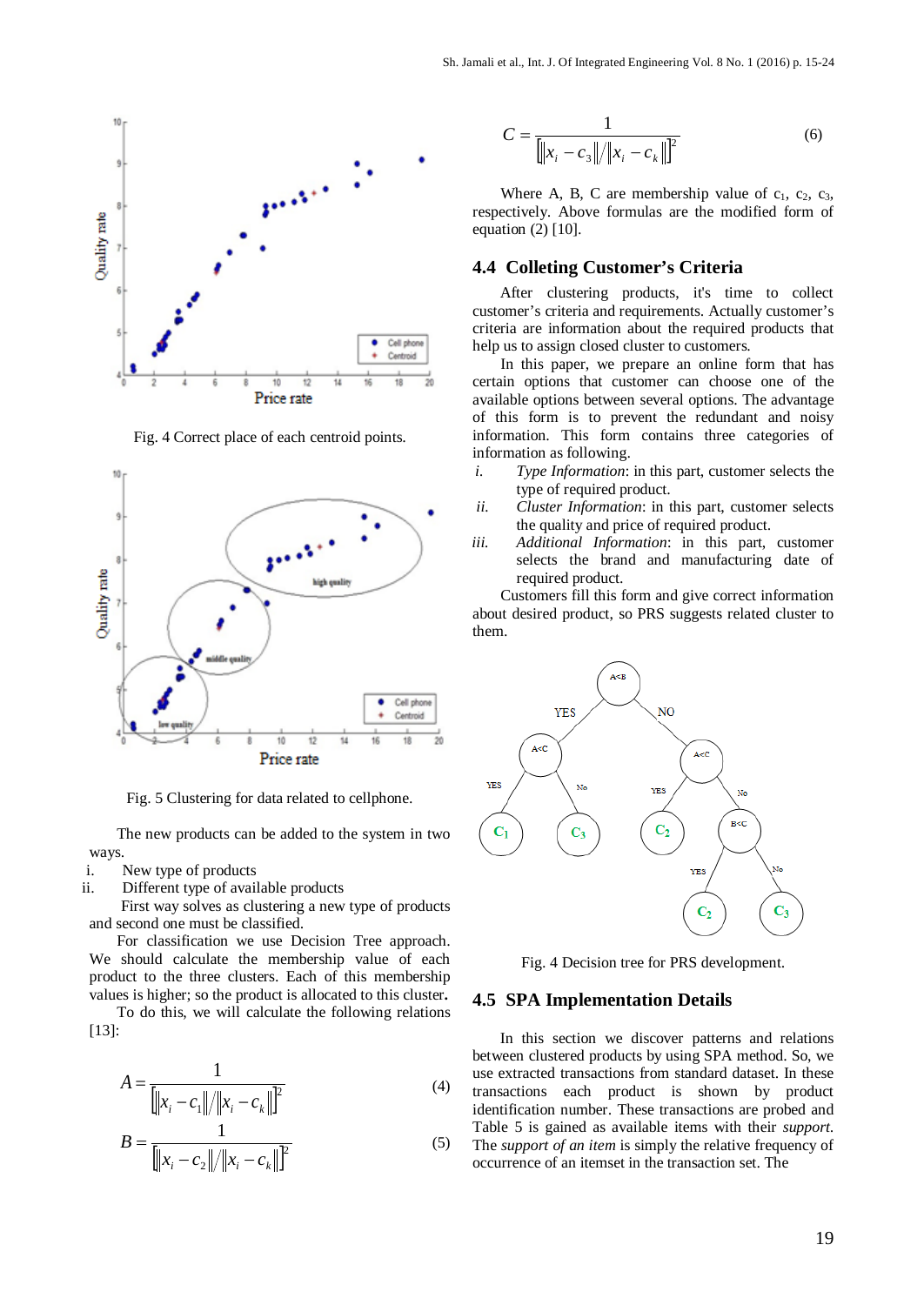|               |                  |                 |               |            | <b>Distance</b>       |                       |                       |                |
|---------------|------------------|-----------------|---------------|------------|-----------------------|-----------------------|-----------------------|----------------|
| product<br>ID | Price<br>(Rials) | quality<br>rate | price<br>rate | Type       | Centroid <sub>1</sub> | Centroid <sub>2</sub> | Centroid <sub>3</sub> | Cluster        |
|               |                  |                 |               |            | (2.4767,              | (6.0754,              | (12.4669, 8.3115)     |                |
|               |                  |                 |               |            | 4.7654)               | 6.4115                |                       |                |
| 78277         | 2700000          | 4.7             | 2.7           | cell phone | 0.2391                | 3.7854                | 10.413                | low quality    |
| 78282         | 4600000          | 5.8             | 4.6           | cell phone | 2.3680                | 1.5971                | 8.2581                | middle quality |
| 78286         | 10400000         | 8.05            | 10.4          | cell phone | 8.5833                | 4.6246                | 2.0834                | high quality   |
| 79025         | 4650000          | 5.8             | 4.65          | cell phone | 2.4130                | 1.5510                | 8.2105                | middle quality |
| 79029         | 6100000          | 6.5             | 6.1           | cell phone | 4.0232                | 0.0919                | 6.6196                | middle quality |
| 79129         | 7900000          | 7.3             | 7.9           | cell phone | 5.9924                | 2.0294                | 4.6776                | middle quality |
| 76358         | 13200000         | 8.4             | 13.2          | cell phone | 11.329                | 7.3969                | 0.7384                | high quality   |
| 76361         | 6200000          | 6.6             | 6.2           | cell phone | 4.1568                | 0.2260                | 6.4964                | middle quality |
| 76369         | 3500000          | 5.25            | 3.5           | cell phone | 1.1383                | 2.8252                | 9.4751                | low quality    |
| 76382         | 6950000          | 6.9             | 6.95          | cell phone | 4.9626                | 1.0018                | 5.6946                | high quality   |
| 76384         | 3630000          | 5.3             | 3.63          | cell phone | 1.2773                | 2.6862                | 9.3359                | low quality    |
| 76386         | 2950000          | 5               | 2.95          | cell phone | 0.5343                | 3.4294                | 10.414                | low quality    |
| 76395         | 15250000         | 9               | 15.25         | cell phone | 13.463                | 9.5328                | 2.8670                | high quality   |
| 76460         | 650000           | 4.1             | 0.65          | cell phone | 1.9378                | 5.8973                | 12.545                | low quality    |
| 76469         | 630000           | 4.2             | 0.63          | cell phone | 1.9249                | 5.8773                | 12.531                | low quality    |

Table 1 Distance of each point to clusters.

Table 2 A part of data about cellphone dataset.

| product | product name                   | quality | price |
|---------|--------------------------------|---------|-------|
| ID      |                                | range   | range |
| 78277   | Huawei Ascend Y210D            | 4.7     | 2.7   |
| 78278   | Huawei Ascend Y210             | 4.6     | 2.55  |
| 78279   | Huawei Ascend Y300 D           | 5.3     | 3.75  |
| 78282   | Huawei Ascend G510             | 5.8     | 4.6   |
| 78286   | Huawei Ascend Mate             | 8.05    | 10.4  |
| 78290   | Huawei Ascend P6               | 8       | 9.85  |
| 79025   | G510                           | 5.8     | 4.65  |
| 79029   | Huawei Ascend G610             | 6.5     | 6.1   |
| 79129   | Huawei Ascend G700             | 7.3     | 7.9   |
| 79204   | Huawei Ascend Y220             | 4.6     | 2.35  |
| 76353   | C <sub>3312</sub> Duos         | 4.5     | 2.02  |
| 76355   | Galaxy Ace S5830               | 5.65    | 4.3   |
| 76357   | Galaxy Mini 2 S6500            | 5.5     | 3.59  |
| 76358   | Galaxy Note II N7100 -         | 8.4     | 13.2  |
|         | 16GB                           |         |       |
| 76361   | Galaxy Wonder I8150            | 6.6     | 6.2   |
| 76362   | Galaxy Y S5360                 | 4.9     | 2.75  |
| 76367   | Galaxy Ace S7500               | 5.9     | 4.8   |
| 76369   | Galaxy Mini S5570              | 5.25    | 3.5   |
| 76382   | Galaxy S Advance I9070-<br>8GB | 6.9     | 6.95  |
| 76383   | Galaxy S III 19300             | 8       | 9.3   |
| 76384   | Galaxy Y Duos S6102            | 5.3     | 3.63  |
| 76386   | S3850 Corby II                 | 5       | 2.95  |

*confidence of a rule* measures the likelihood of occurrence of the consequent of the rule out of all the transactions that contain the antecedent of the rule. Confidence provides the reliability measure of the rule [16].

In this work, the *min-support=50%* and *minconfidence=80%* are considered. *Freespan* algorithm is

applied on these transactions for mining sequential pattern and drawing the relationships between products.

As explained in the previous section, the candidate iitemset is calculated for  $i=1,2,3,...$ , and then according to the algorithm, patterns with high confidence selected as candidate frequent patterns. Then according to the time ordering candidate frequent patterns will change to the sequential patterns. In table 3 items are sorted in descending order of support. Items with support less than the threshold are pruned.

In the next step, two-dimensional matrix is created that frequent items are written at the beginning of each row and column, and the confluence of each items indicates a 2-length itemset. Each element of the matrix consists of three values (A, B, C) that A represents the number of occurrences of first item before second item and B represents the number of occurrences of first item after second item and C represents the number of occurrences of two Items together. Then, 2- length frequent itemsets are pruned according to predefined *minconfidence* and remained itemsets are considered as candidate frequent patterns. Finally, sequential patterns are extracted from candidate frequent patterns with high confidence by considering the occurrences time of items in transactions. As shown, using *Freespan* algorithm, candidate frequent itemsets were extracted from transactions and by these itemsets sequential patterns with high confidence were achieved.

Table 4 shows a summary of sequential patterns that extracted from candidate frequent patterns. In this table, directed arrows indicate time order in occurrences time of items in transactions. In other word, it shows the order of products purchasing in electronic store.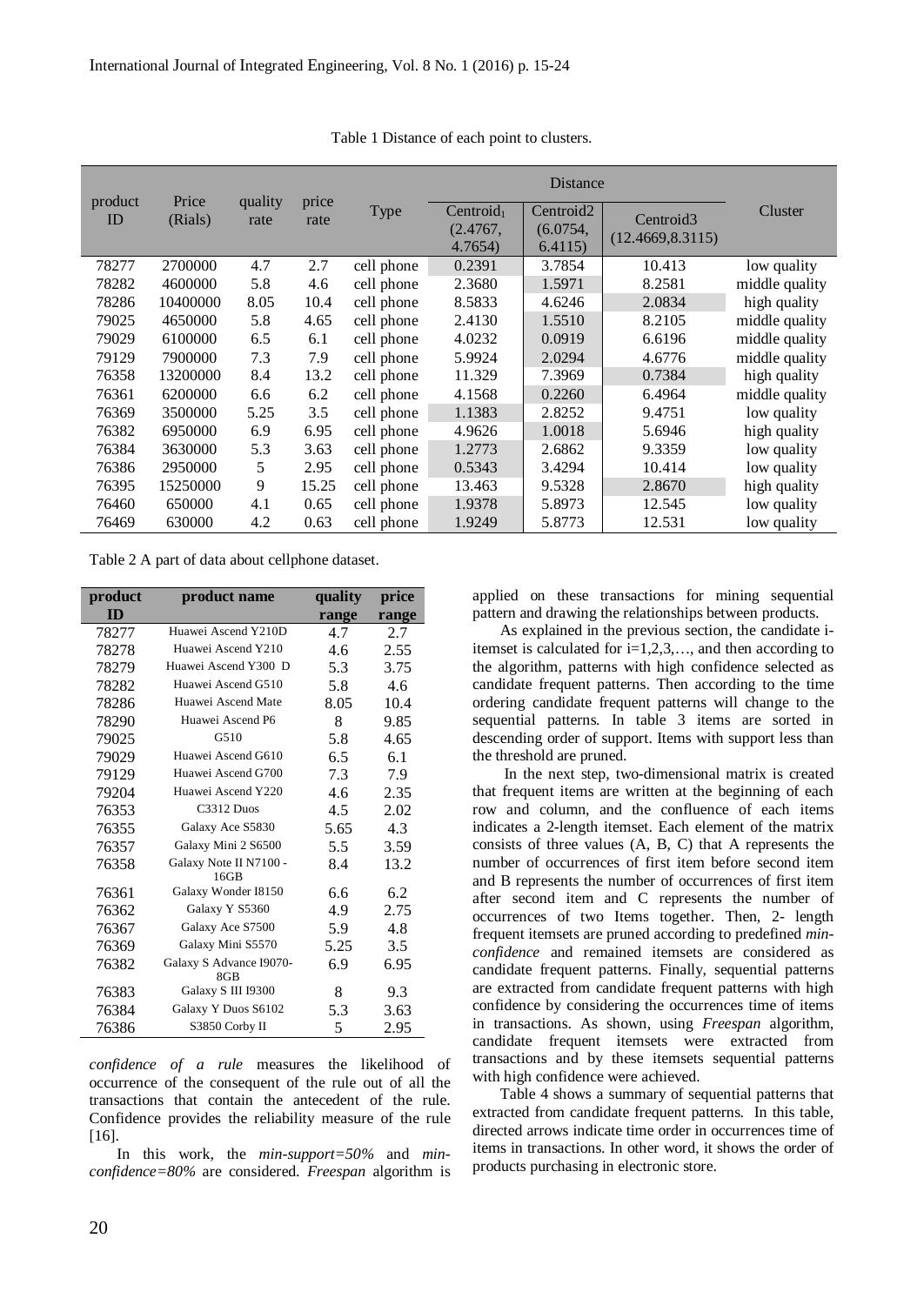Now using these patterns, we discover the relations between products and create second level of product recommendation. Fig. 6 shows relations between products. When customer selects one of the products, other linked products are suggested to customer as second level of product recommendation.

Where in this figure each product is shown with an icon and arrows indicate a close relationship between these products. Since, sequential patterns mining consider to the time of items occurrence in the transaction, arrows are drawn as unidirectional to indicate choice ordering. The double arrows indicate equal number of items occurrence before and after each other. Related product suggestion not only does cause prevent of wasting time in product finding, but also increase sales and profitability of the electronic store.

Table 3 Available items with their support

| f-list | <b>Suppo</b> | f-list | <b>Suppo</b> | f-list | <b>Suppo</b>     |
|--------|--------------|--------|--------------|--------|------------------|
| item   | rt           | item   | rt           | item   | rt               |
| 111    | 31           | 234    | 12           | 134    | 3                |
| 113    | 30           | 223    | 11           | 311    | 3                |
| 322    | 29           | 241    | 11           | 342    | 3                |
| 114    | 28           | 242    | 9            | 444    | 3                |
| 112    | 27           | 244    | 9            | 434    | 3                |
| 323    | 26           | 224    | 8            | 424    | 3                |
| 332    | 22           | 341    | 8            | 122    | $\mathbf{2}$     |
| 331    | 22           | 314    | 7            | 131    | $\mathbf{2}$     |
| 123    | 20           | 433    | 7            | 133    | $\boldsymbol{2}$ |
| 143    | 19           | 321    | 6            | 141    | $\boldsymbol{2}$ |
| 324    | 19           | 243    | 6            | 333    | $\mathbf{2}$     |
| 343    | 18           | 313    | 6            | 432    | $\boldsymbol{2}$ |
| 144    | 17           | 431    | 6            | 441    | $\boldsymbol{2}$ |
| 344    | 17           | 423    | 6            | 121    | 1                |
| 142    | 16           | 422    | 6            | 214    | $\mathbf{1}$     |
| 232    | 16           | 124    | 5            | 312    | 1                |
| 222    | 15           | 442    | 5            | 334    | 1                |
| 233    | 15           | 212    | 4            | 413    | $\mathbf{1}$     |
| 221    | 14           | 443    | 4            | 411    | 1                |
| 211    | 12           | 414    | 4            | 412    | $\bf{0}$         |
| 231    | 12           | 132    | 3            | 421    | 0                |

# **4.6 Performance Evaluation**

Performance evaluation is applied to determine accuracy of extracted sequential patterns on the test dataset. It is a part of the standard data that is used to explore sequential patterns in the previous section.

We first determine the number of extracted patterns on dataset in table 5. It's important to note, with increased number of transactions, the sequential patterns grow slowly, and most of the patterns are extracted in primary steps. So, the mined sequential patterns have enough accuracy to recommend. Also this result illustrates in Fig. 7. It shows growth graph of sequential patterns according to transactions increase.

Next, the mined sequential patterns are applied on the test dataset. Then to determine the percentage of correct prediction of sequential patterns, we will make a test. Table 6 shows the number of test dataset that mined sequential patterns are applied on them and the number of transactions that are predicted inaccurately. These transactions define as *Errors*. It's noticeable that the number of errors has light speed growth with increase of the test dataset. It shows the high performance accuracy of the proposed PRS. Fig. 8 shows the error graph and Fig. 9 shows the hit rate on data tests.

Table 4 Extracted sequential patterns.

| Number | Sequential<br>Patterns                                    | Number | Sequential<br>Patterns                                |
|--------|-----------------------------------------------------------|--------|-------------------------------------------------------|
| 1      | $\langle 111 \rangle \leftrightarrow \langle 113 \rangle$ | 13     | $\langle 113 \rangle \rightarrow \langle 331 \rangle$ |
| 2      | $\langle 111 \rangle \leftrightarrow \langle 322 \rangle$ | 14     | $\langle 332 \rangle \rightarrow \langle 113 \rangle$ |
| 3      | $\langle 111 \rangle \leftrightarrow \langle 114 \rangle$ | 15     | $\langle 113 \rangle \rightarrow \langle 123 \rangle$ |
| 4      | $\langle 111 \rangle \rightarrow \langle 112 \rangle$     | 16     | $(322) \rightarrow (114)$                             |
| 5      | $\langle 111 \rangle \rightarrow \langle 323 \rangle$     | 17     | $(322) \rightarrow (323)$                             |
| 6      | $\langle 111 \rangle \rightarrow \langle 331 \rangle$     | 18     | $\langle 322 \rangle \rightarrow \langle 331 \rangle$ |
| 7      | $\langle 332 \rangle \rightarrow \langle 111 \rangle$     | 19     | $\langle 114 \rangle \rightarrow \langle 112 \rangle$ |
| 8      | $\langle 111 \rangle \rightarrow \langle 123 \rangle$     | 20     | $\langle 114 \rangle \rightarrow \langle 323 \rangle$ |
| 9      | $\langle 113 \rangle \leftrightarrow \langle 322 \rangle$ | 21     | $\langle 114 \rangle \rightarrow \langle 331 \rangle$ |
| 10     | $\langle 113 \rangle \rightarrow \langle 114 \rangle$     | 22     | $\langle 332 \rangle \rightarrow \langle 114 \rangle$ |
| 11     | $\langle 113 \rangle \rightarrow \langle 112 \rangle$     | 23     | $\langle 112 \rangle \rightarrow \langle 323 \rangle$ |
| 12     | $\langle 113 \rangle \rightarrow \langle 323 \rangle$     | 24     | $\langle 332 \rangle \rightarrow \langle 323 \rangle$ |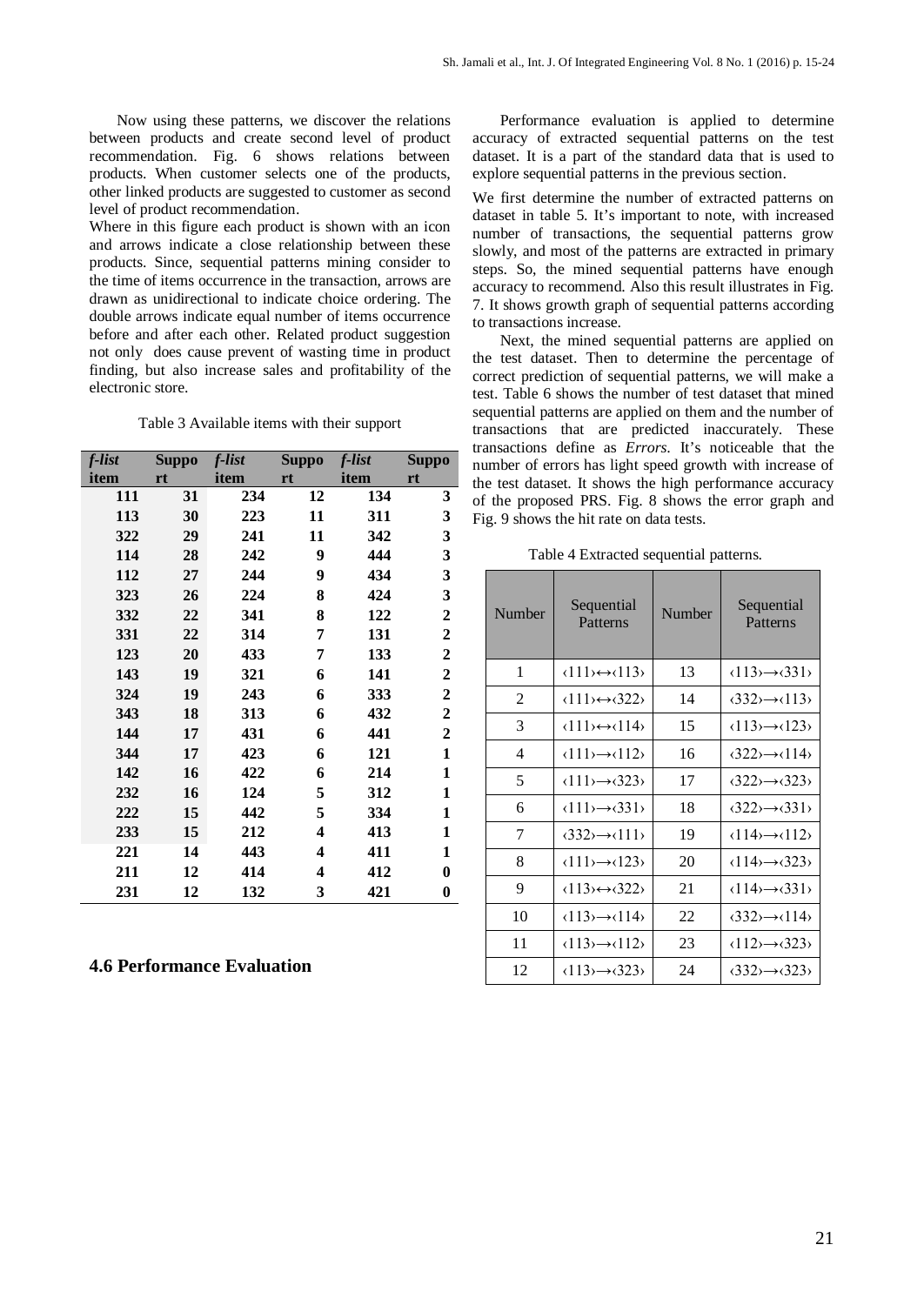

Fig.6 Relations between products

Table 5 Extracted patterns number on dataset.

| <b>Transactions number</b> | <b>Extracted patterns</b><br>number |
|----------------------------|-------------------------------------|
| 60                         | 24                                  |
| 100                        | 27                                  |
| 150                        | 29                                  |
| 200                        | 31                                  |
| 300                        | 32                                  |
| 400                        | 33                                  |
| 500                        | 33                                  |
| 800                        | 34                                  |
| 1000                       | 35                                  |

| Data test number | Errors number |
|------------------|---------------|
| 30               | 4             |
| 50               | 6             |
| 100              | 12            |
| 150              | 17            |
| 200              | 25            |
| 300              | 37            |
| 400              | 52            |
| 500              | 68            |
| 800              | 100           |
| 1000             | 128           |
|                  |               |

|  |  | Table 6 Errors on data test. |  |  |  |
|--|--|------------------------------|--|--|--|
|--|--|------------------------------|--|--|--|

| Table 7 Accuracy of proposed system |  |                                            |  |  |  |
|-------------------------------------|--|--------------------------------------------|--|--|--|
|                                     |  | $\#$ of $\#$ of Accuracy $\#$ of $\#$ of A |  |  |  |

| $#$ of           | $#$ of | Accuracy | $#$ of | $#$ of | Accuracy |
|------------------|--------|----------|--------|--------|----------|
| test             | error  | rate     | test   | error  | Rate     |
|                  |        |          |        |        |          |
| 50               | 5      | 90%      | 550    | 72     | 86.9%    |
| 100              | 16     | 84%      | 600    | 78     | 87%      |
| 150              | 24     | 84%      | 650    | 87     | 86.61%   |
| 200              | 28     | 86%      | 700    | 89     | 87.28%   |
| 250              | 37     | 85.2%    | 750    | 95     | 87.33%   |
| 300              | 43     | 85.67%   | 800    | 99     | 88.38%   |
| 350              | 47     | 86.58%   | 850    | 105    | 88.35%   |
| 400              | 53     | 86.75%   | 900    | 110    | 87.78%   |
| 450              | 58     | 87.11%   | 950    | 118    | 87.58%   |
| 500              | 65     | 87%      | 1000   | 125    | 87.5%    |
| Average accuracy |        |          |        | 86.91% |          |



Fig.7 Numerical data showing the number of extracted sequential patterns from users' transactions in e-store



Fig.8 Numerical data showing the number of transactions are predicted inaccurately in data test as errors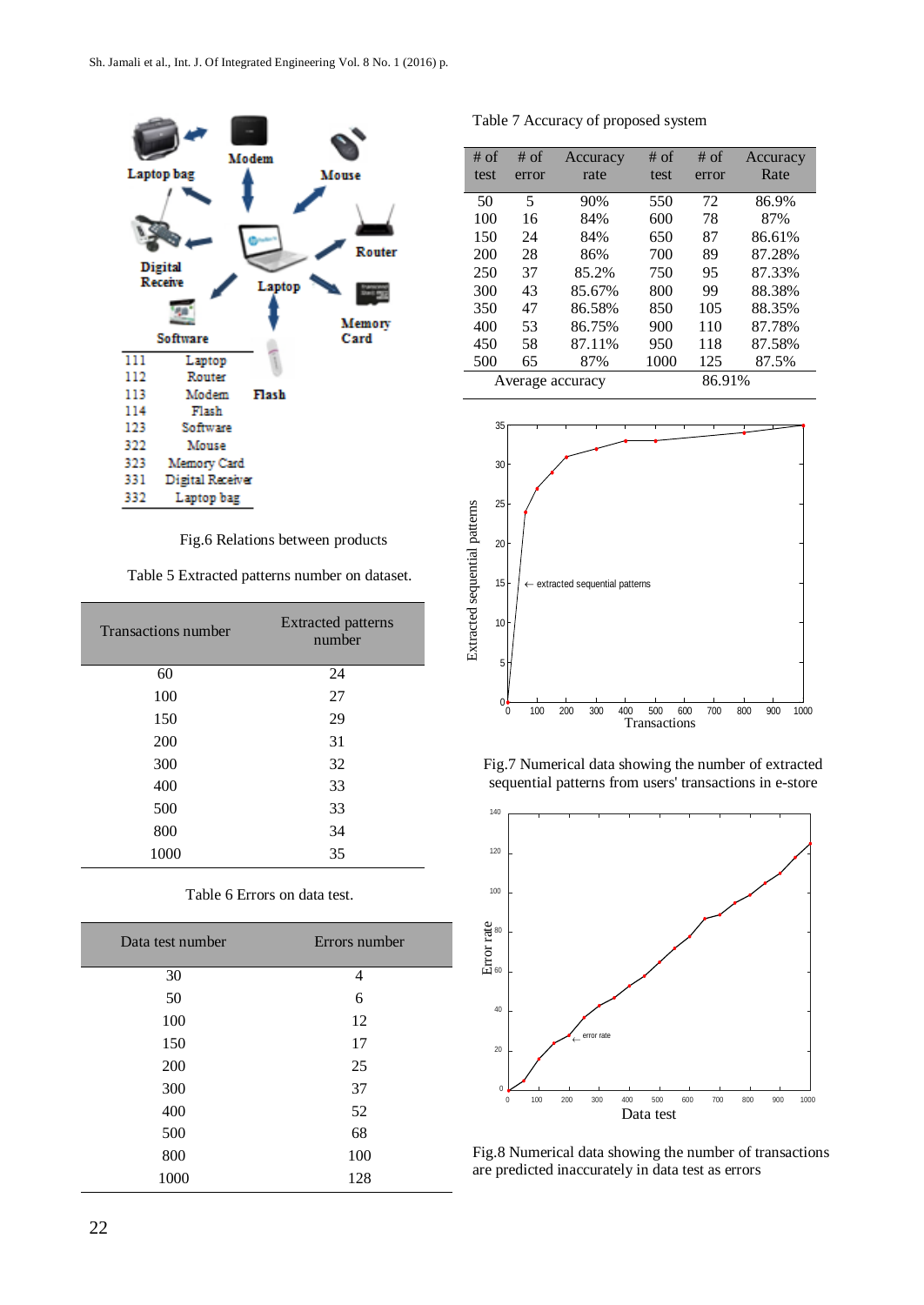

Fig.9 Numerical data showing the number of patterns that predict correctly in data set as hit rate.



Fig.10 Numerical data showing the accuracy percent of the proposed system on the data test.

Accordingly, we assume that the set of sequential patterns C on S record of test data T with symbol vs are applied and the accuracy of recommendation system is compared as following:

$$
a = \sum_{i=1}^{s} \frac{v_s}{S}
$$
  

$$
v_s = \begin{cases} 1 & \text{if } \forall v_s \in T_s, \exists v(t_i) \in C \\ 0 & \text{otherwise, } i = 1, 2, 3, \dots \end{cases}
$$
  
(5)

Where  $\alpha$  is called the accuracy of the recommendation that shows the percentage of transactions which are predicted correctly in the test and ti is items that are present in the record. The ratios of records that are predicted correctly to the total number of records represent accuracy of the testing dataset of mined sequential patterns.

Experimental result indicates that 87% of test dataset records are predicted correctly by mined sequential patterns that it shows high accuracy of the proposed product recommendation system. Fig. 10 shows the accuracy rate of the proposed system on the data test.

#### **5. Summary**

In this paper, a new method has been introduced called the two-level PRS in e-commerce sites using data mining applications. This PRS is advised products at two levels. First level of product recommendation is before choosing product where products are clustered using Cmeans algorithm. Customer product criteria are collected through an online form and customers are leaded to related cluster. Also to add new products to the clusters, an approach through the decision tree classification method is provided.

The second level of product recommendation is performed after product selection where potential relationships between products are discovered using sequential pattern analysis. At this level, customers select the product and related products are advised to them.

Finally to evaluate the performance used standard test dataset. Experimental result indicates that 87% of test dataset records are predicted correctly by mined sequential patterns. This result indicates that the accuracy of recommendations for the proposed PRS is higher than other PRSs.

## **References**

- [1] Tan Pang-Ning, Steinbach Michael, Kumar Vipin. Introduction to Data Mining. *Pearson Addison-Wesley,* (2006), chapter 1, 8.
- [2] Qinbao Song, Martin Shepperd. Mining Web Browsing Patterns for E-commerce. *Computers in Industry,* volume 57, (2006), pp. 622-630.
- [3] Yung-Ming Li, Chun-Te Wu, Cheng-Yang Lai. A Social Recommender Mechanism for E-commerce: Combining Similarity, Trust, and Relationship. *Decision Support Systems,* volume 5, (2013), pp. 740–752.
- [4] Zhijie Lin. An Empirical Investigation of User and System Recommendations in Ecommerce. *Decision Support Systems,* (2014), DECSUP 12536.
- [5] He Feng, Xueming Qian. Mining user-contributed photos for personalized product recommendation. *Neurocomputing,* volume 129, (2014), pp. 409-420.
- [6] Li Chen, Feng Wan. Preference-Based Clustering Reviews for Augmenting E-commerce Recommendation. *Knowledge-Based Systems,* volume 50, (2013), pp. 44–59.
- [7] Yiyang Zhang, Jianxin (Roger) Jiao. An Associative Classification-Based Recommendation System for Personalization in B2C E-commerce Applications. *Expert Systems with Applications*, volume 33, (2007), pp. 357–367.